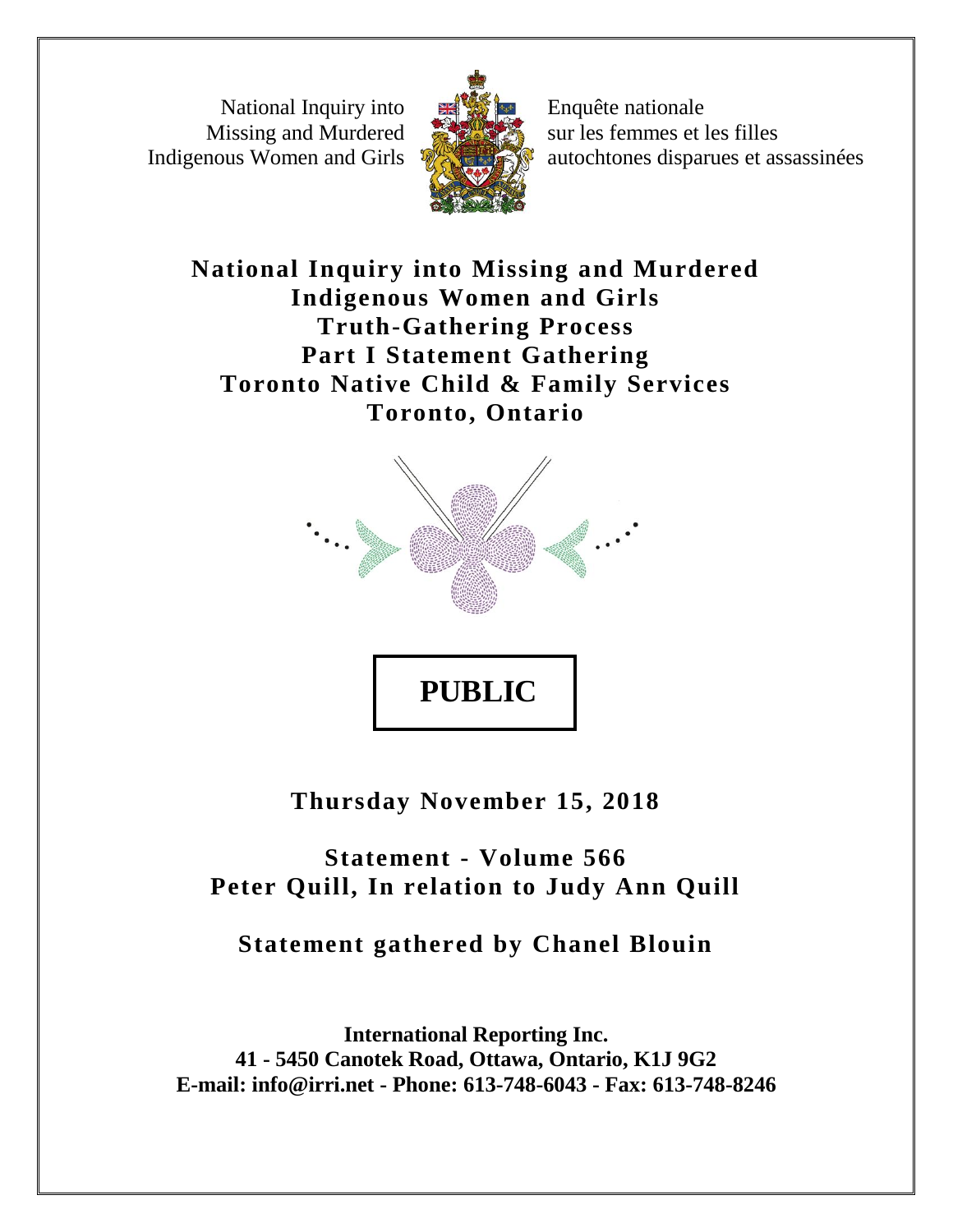## **II TABLE OF CONTENTS**

| Statement Volume 566        |             |
|-----------------------------|-------------|
| <b>Witness: Peter Quill</b> |             |
| <b>November 15, 2018</b>    | <b>PAGE</b> |
|                             |             |

| Testimony of Peter Quill 1  |  |  |  |  |  |  |  |  |  |  |  |
|-----------------------------|--|--|--|--|--|--|--|--|--|--|--|
| Reporter's Certification 20 |  |  |  |  |  |  |  |  |  |  |  |

Statement Gatherer: Chanel Blouin

## **List of documents provided by witness:**

**1.** Letter dated April 4, 2017 to National Inquiry into Missing and Murdered Indigenous Women and Girls from statement provider (1 page)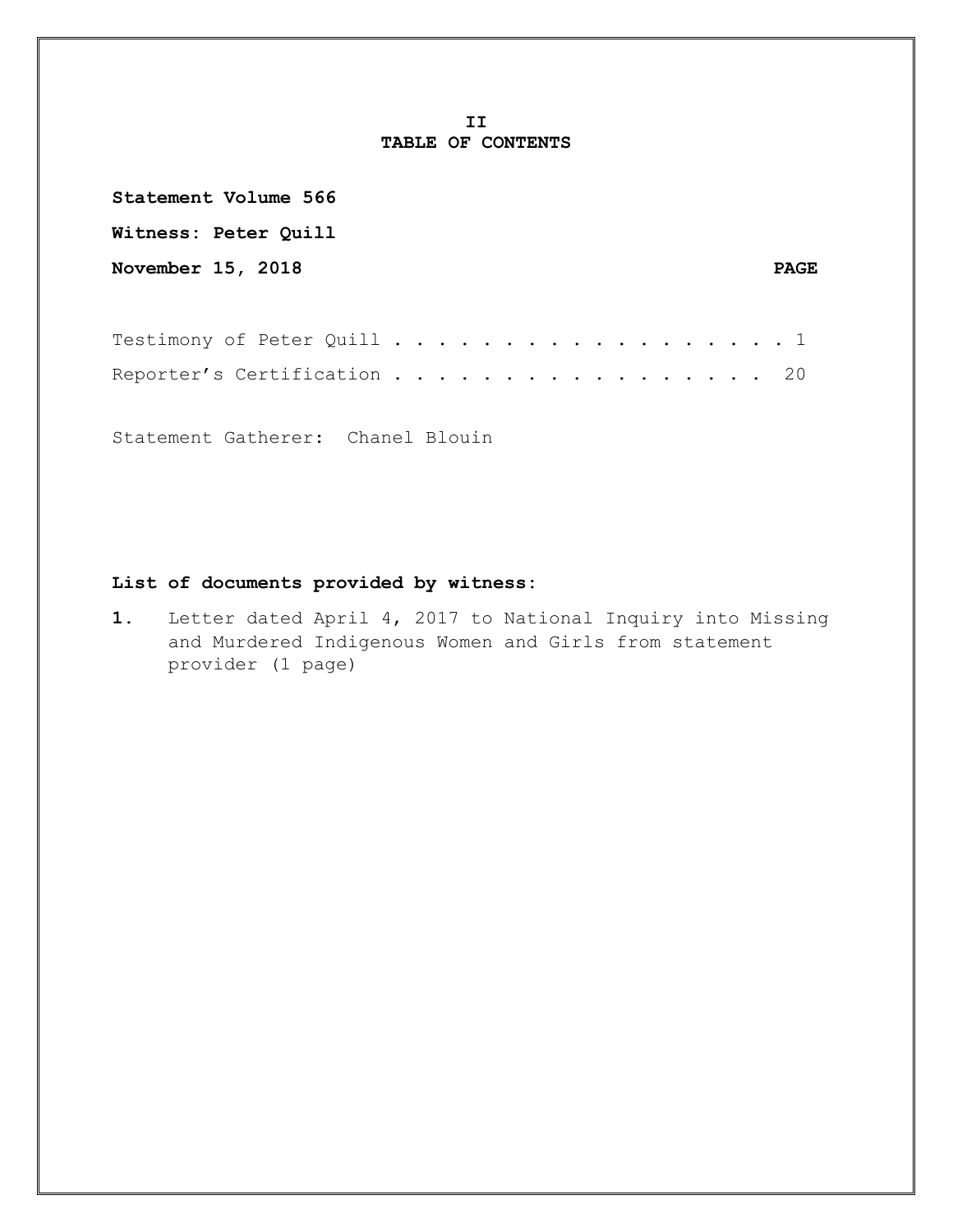**Statement – Public 1 Peter Quill (Judy Ann Quill)**

 Toronto, Ontario --- Upon commencing on Thursday, November 15, 2018 at 2:05 p.m. **MS. CHANEL BLOUIN:** This is Chanel Blouin, a statement taker with the National Inquiry into Missing and Murdered Indigenous Women and Girls in Toronto, Ontario. It's November 15th and the time is 2:05. Today I'm speaking with Peter Quill of the Pikangikum First Nation of Treaty 5, he resides at Pikangikum. He's here to tell his truth for his daughter, Judy Ann Quill, who was murdered on March 22nd, 2009, at Pikangikum. And he is here to tell his truth as a survivor. Christine Simard Chicago is here as health support. You are here voluntarily to provide your truth, and you agree to the videotaping and audio taping of your truth. You also understand that at the end of your truth you will be able to determine whether you would like your truth to be public or private at that time. **MR. PETER QUILL:** Okay, so I begin? **MS. CHANEL BLOUIN:** Yes. **MR. PETER QUILL:** Okay, my name is Peter Quill, I'm from Pikangikum. I have, I have received some information in regards for this Inquiry. So I have wondered for many, many -- for the last couple of years, you know, if it's worthwhile to, to bring up the, the murder case of my daughter, Judy Ann Quill. She was 33 years old at that time, on March 22nd, 2009. That was the year that she -- and I have thought many days, you know,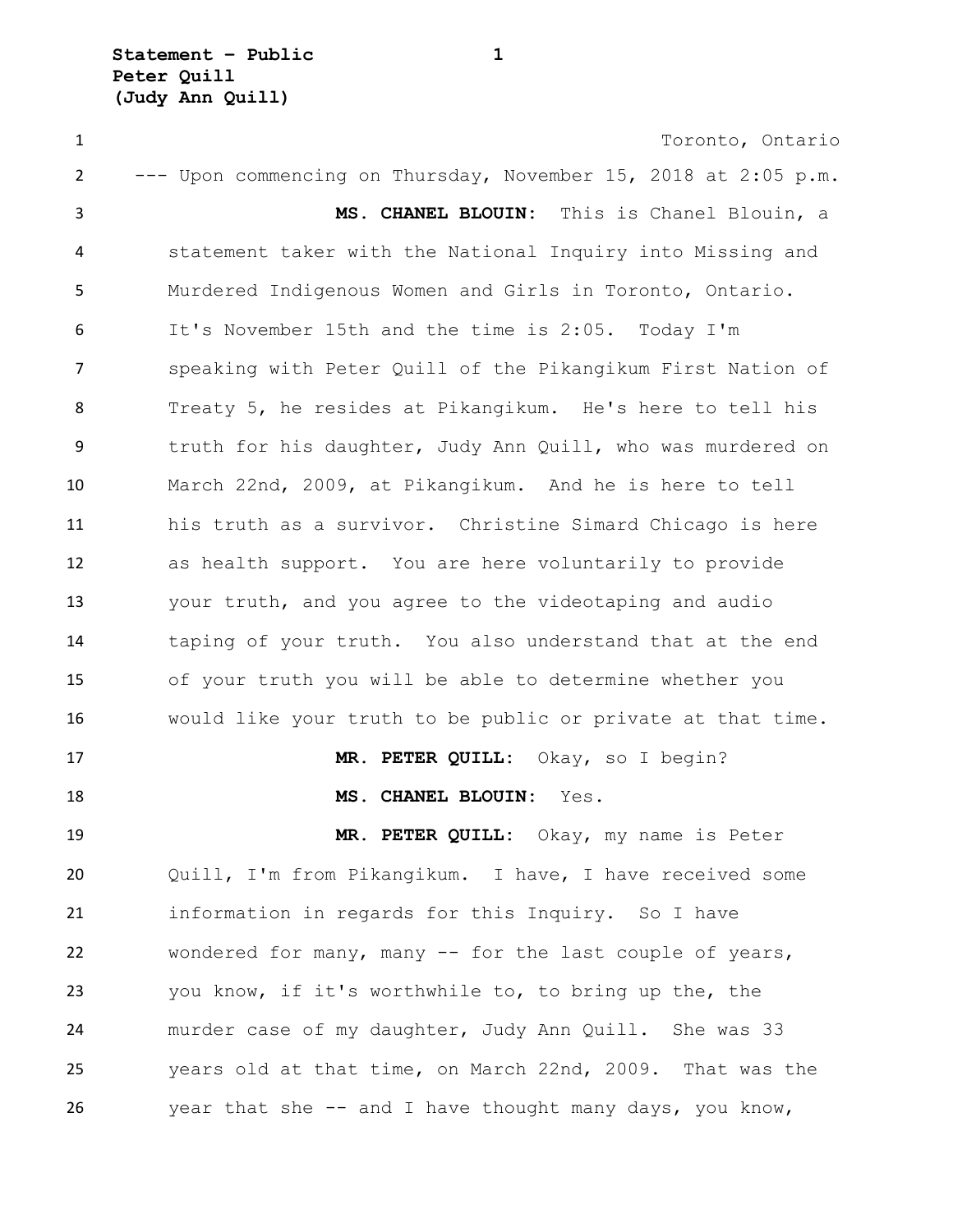## **Statement – Public 2 Peter Quill (Judy Ann Quill)**

1 that what an honour that would be if we could find some solution for her death. Just to let her know that, that we're here, still wondering why, why this has happened to you. That's what I always thought.

 I know one day -- I know one time I was walking through the bush, and that was before she was gone. Something struck me in the words, a voice that said that I know something what's happening, that one of my daughters will be gone. I don't know which one, I have four of them. 10 I came to one particular one that I, I will cherish if, if she went surely. And he said not her, no. So in the morning it came to me that it was her, that there didn't have to be work. That's the thing that, that fear that make my -- my last baby eh, is special. But I'm happy outside, but inside I'm still angry and depressed.

 But that morning she came, come visit us. She brought some food to her mother, she clean up the house, she was washing, washing dishes. There was a phone call for her and she took it, and she left. She left the dishes undone, and away she went for the last time, eh. 21 And I didn't bother to look where she went.

 But around midnight the peacekeepers came to my house and woke me up and said they beat up your daughter Judy, she's in the hospital, out there in the bush. He says I don't think she can survive that kind of beating.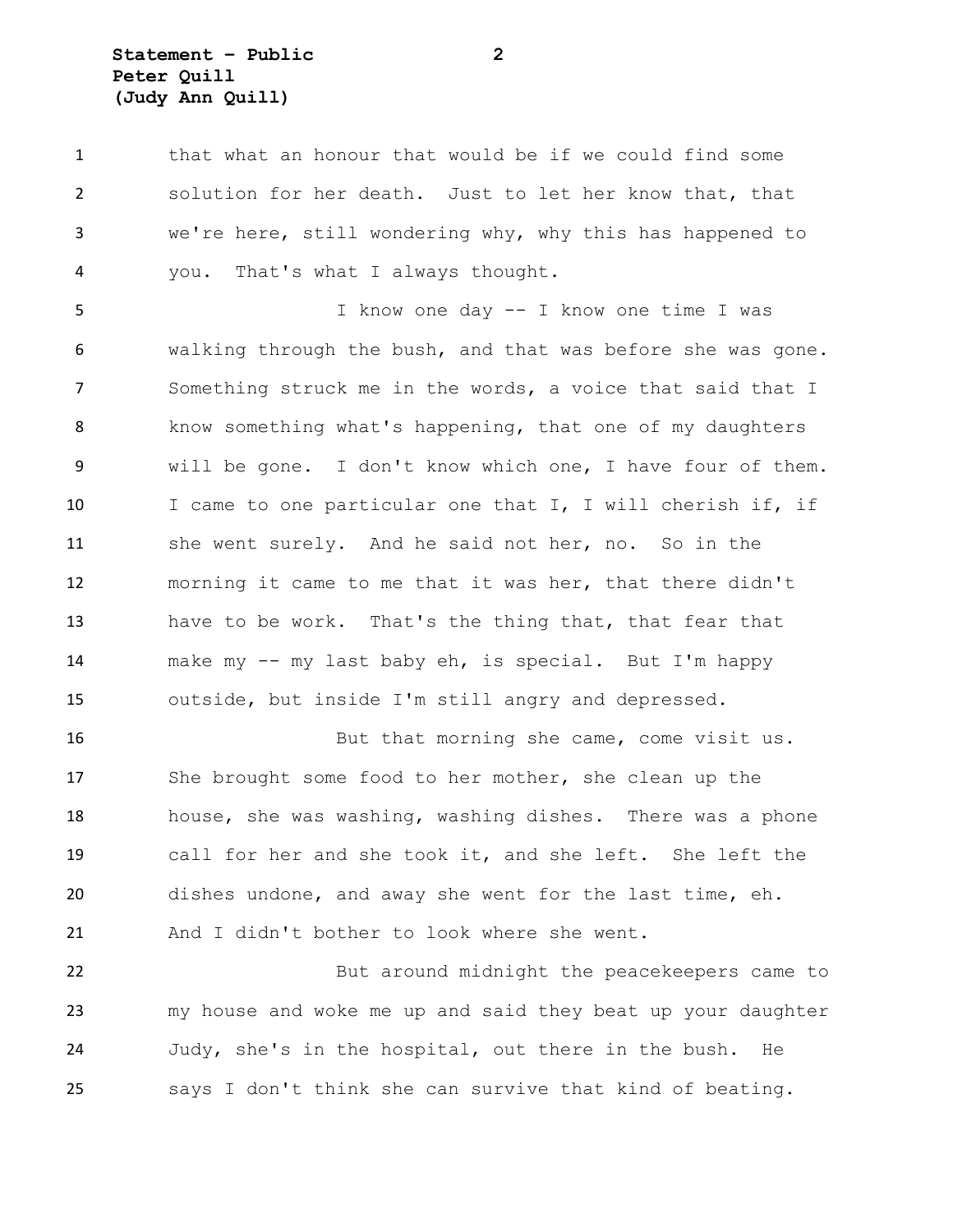**Statement – Public 3 Peter Quill (Judy Ann Quill)**

 And I asked him how did you find her? Two people came in, they found her in the bush. How did they find her? They said that they didn't know. They must have known what happened when they found her.

 So I went to the nursing station and I wanted to get in there. The police were already there. They didn't allow me to come in. They didn't want me to 8 go, to go in there. So I got upset and started swearing at everybody. I even swear the Lord's name. Why, why take her? So shock I guess.

 But all the hours that I start -- I was basically -- I went overboard on my drinking. I drink so much in my life for the last, like 10 years probably, until the doctor told me that I was, I was a dead man walking. My kidneys were all gone, my liver was shot, my stomach was bleeding. I tried many ways to recover.

 But during that time when they come to tell me she was slaughtered, killed, murdered, for whatever 19 reason, I never, I never knew why. The investigation came. They didn't speak to -- I don't know, they spoke to one of 21 them I think. But we heard many things among other people, what happened. But none of them wanted to speak what they see.

 **MS. CHANEL BLOUIN:** So these are witnesses? **MR. PETER QUILL:** But I get really -- could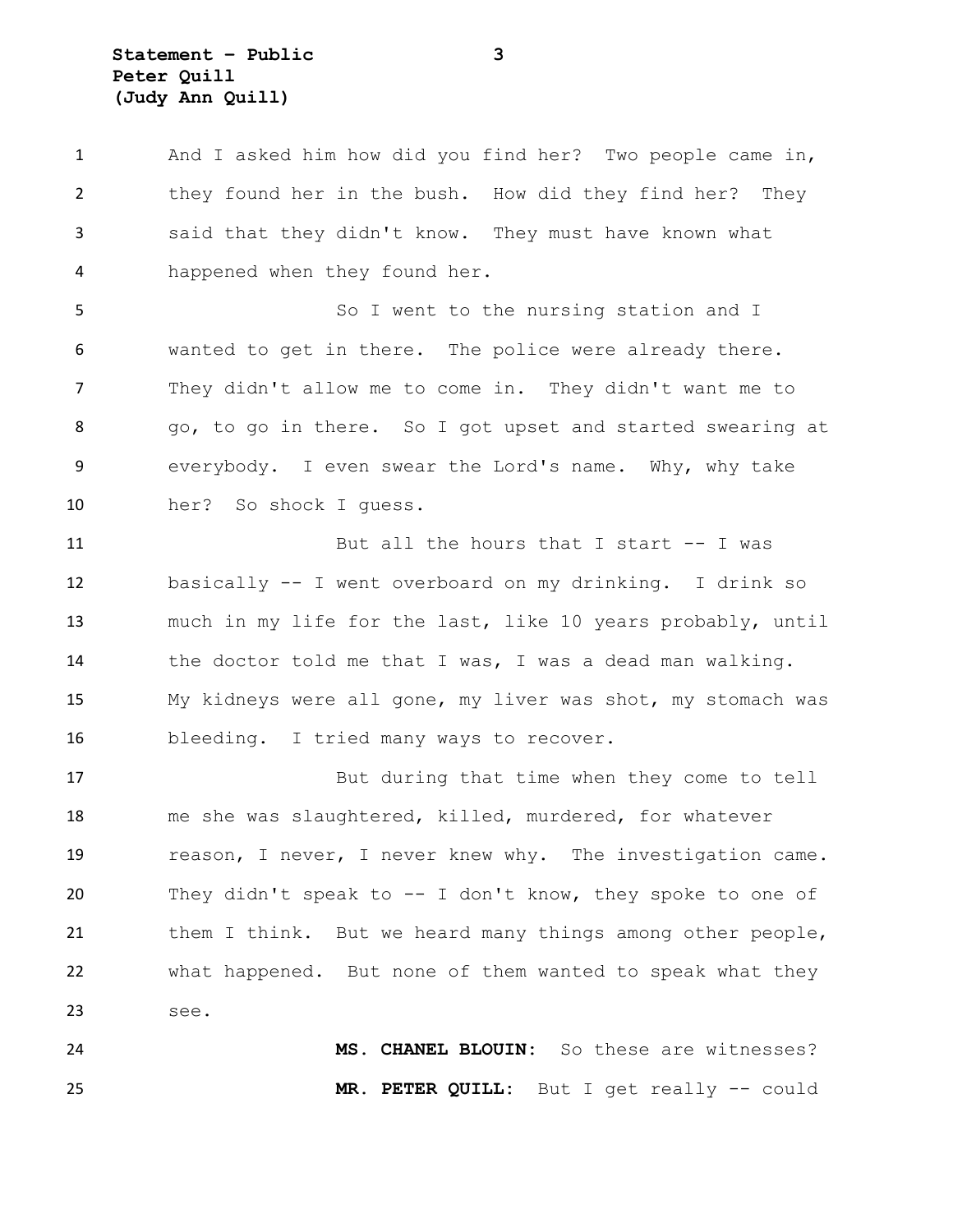**Statement – Public 4 Peter Quill (Judy Ann Quill)**

 be. But I get really angry when I think about the life. The way they hide, the way they speak. The only thing, after the investigation and the autopsy was done, they tell me they took the brain out, and they were going to ship it back and they never returned it. So she just stayed in this state, her face, the face part of it. **After the investigation was done they said** 8 she was too, too drunk to be alive. What does that mean?

 If we get drunk you don't get beaten to your skull until 10 there's nothing in there. Somebody has to answer, how someone can hit her.

12 So that's the, the reason why I'm here, is to let people know that the investigation wasn't too, too well on my end, on my part anyway. They just take that as a second matter. And a dog's life, a dog's life is better than human now.

17 And I heard there's a double, a double standard kind of a law for the First Nations, I don't know. And there's members in a lot of nations in Canada, maybe hear somebody in another nation get that kind of treatment. 21 The whole Canadian system, we should go and demand justice. 22 But here I am because nothing ever was -- happened.

23 Basically it drained my life, my mind, my body, my spirit. So I came forward with this panel just to make my statement to the Canadians or whoever wants to hear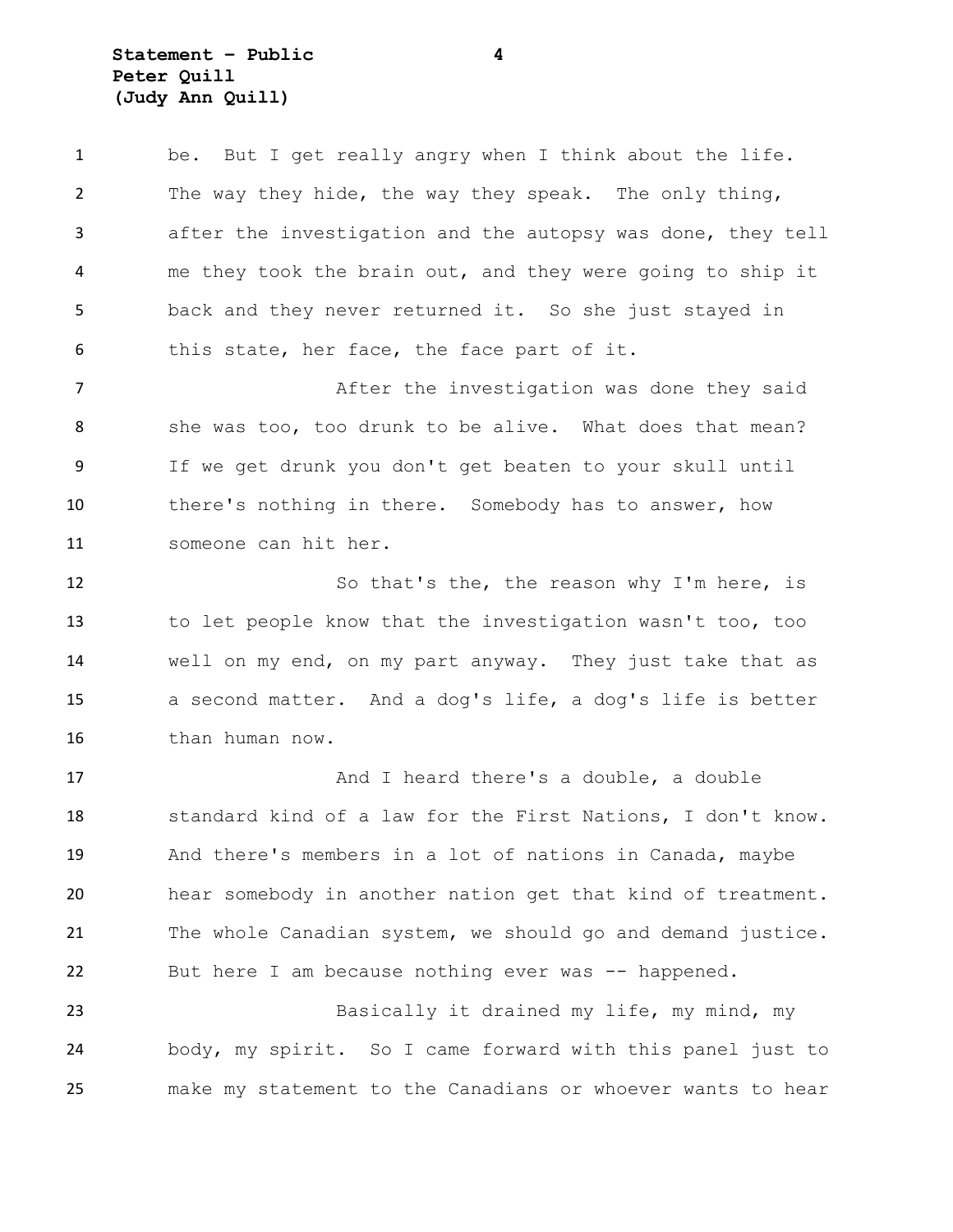**Statement – Public 5 Peter Quill (Judy Ann Quill)**

 this. I'd like to see the -- you know they could have investigated better. If not, it's going to go on. It will go on. I know, I know it's happening in our communities, it's happening. People are getting murdered and they only get one year, two years, that's it. That there's not, not (inaudible) right, around First Nation. I don't regret, I don't regret what I'm saying, but that's the way I am. I'm 66 years old, 67 now. Hopefully I will get a couple of more years to live because it's in the hands of God. If I live to 70 I will feel -- I will say thank you to the Creator. If she was here -- my daughter was a good 13 girl. She was the only daughter that come around, check on us around every two days. And she would make something to eat, do some cleaning. You know her mother, if her mother needs cleaning and washing she would do it. That's the kind of woman she was. But she was kind of shy. 18 Maybe if the investigators on that, on that, on her -- I hear -- I ask them did you investigate that guy. He said no. We went to him and even gave that girl a lie detector. (Inaudible). They said something (inaudible). How about on -– I always think how about on my family's side (inaudible) on my family's side it doesn't matter. If they seen something they should come forward, if they heard something they should come forward.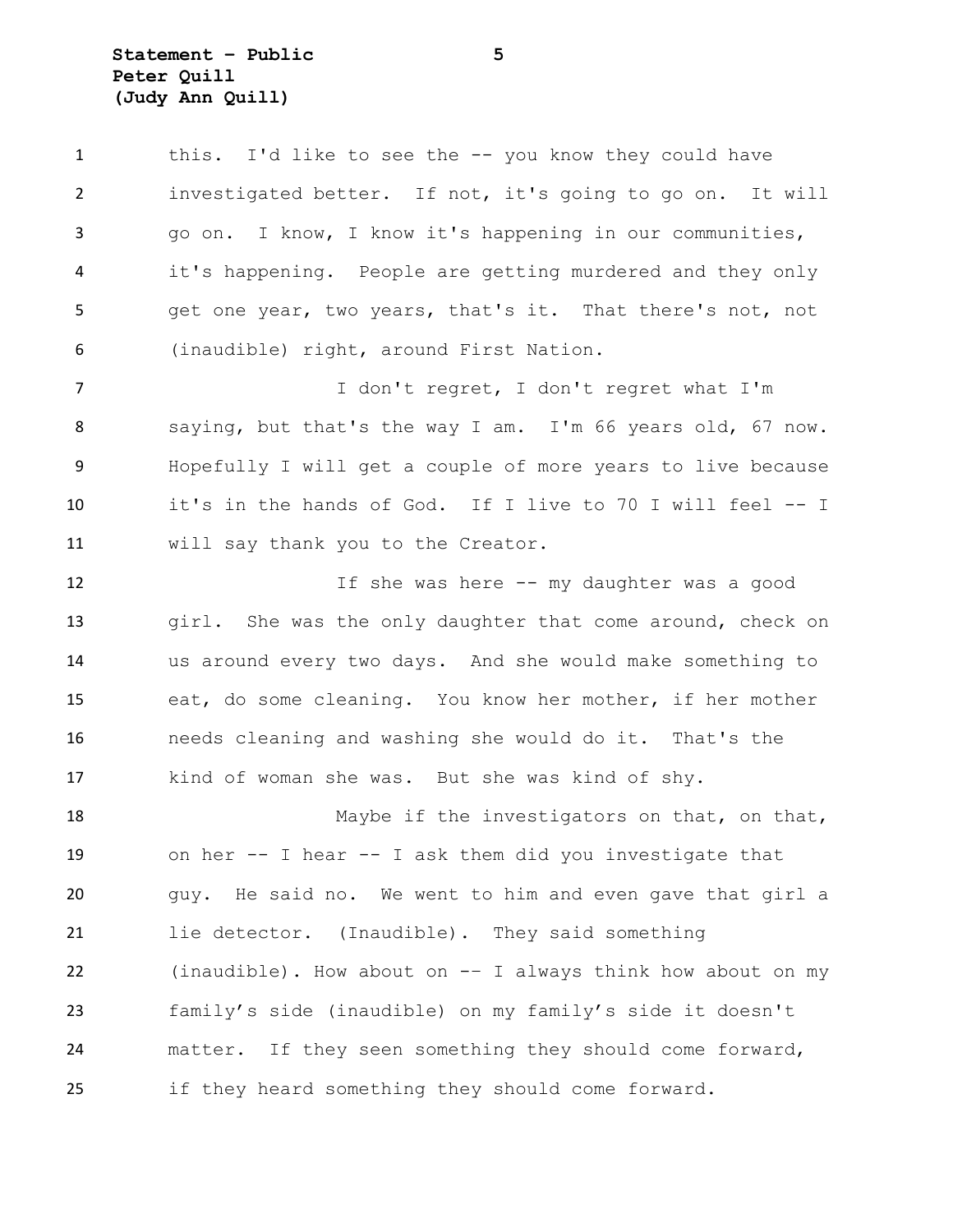**Statement – Public 6 Peter Quill (Judy Ann Quill)**

 I know one night she came to talk to me and ask me if I would come to church. That's the only one that she did that. That's one part that ever sticks always in my mind. Why did she come to me to ask me to come to church? I've been going to church, but she wanted me to come to church for, for something. I never went. (Inaudible). I guess it's too late now for her now. But she's probably seen me going to church now. I took her word, but she's gone. Sometime, sometime I think she's coming. Sometimes I'm anxious to go. I said to my kids "If I go (inaudible). I said to my wife "If I'm gone, I'm gone" (inaudible). But I want to thank my Lord Jesus today, he really, really shaped my life. (Inaudible) walking around

 (Inaudible) But I'm still (inaudible) to go. But I was not ready to (inaudible). I work for the First Nation, I got to look after my in a wheelchair and (inaudible. Any questions that you want to ask?

at night-time. But I (inaudible). One day at a time.

 **MS. CHANEL BLOUIN:** Yeah. So it seems that 21 -- well what is the status of the investigation right how? **MR. PETER QUILL:** H'mm? **MS. CHANEL BLOUIN:** What is the status of the investigation right now? You were saying earlier that it was, it was a cold case so there's no activity.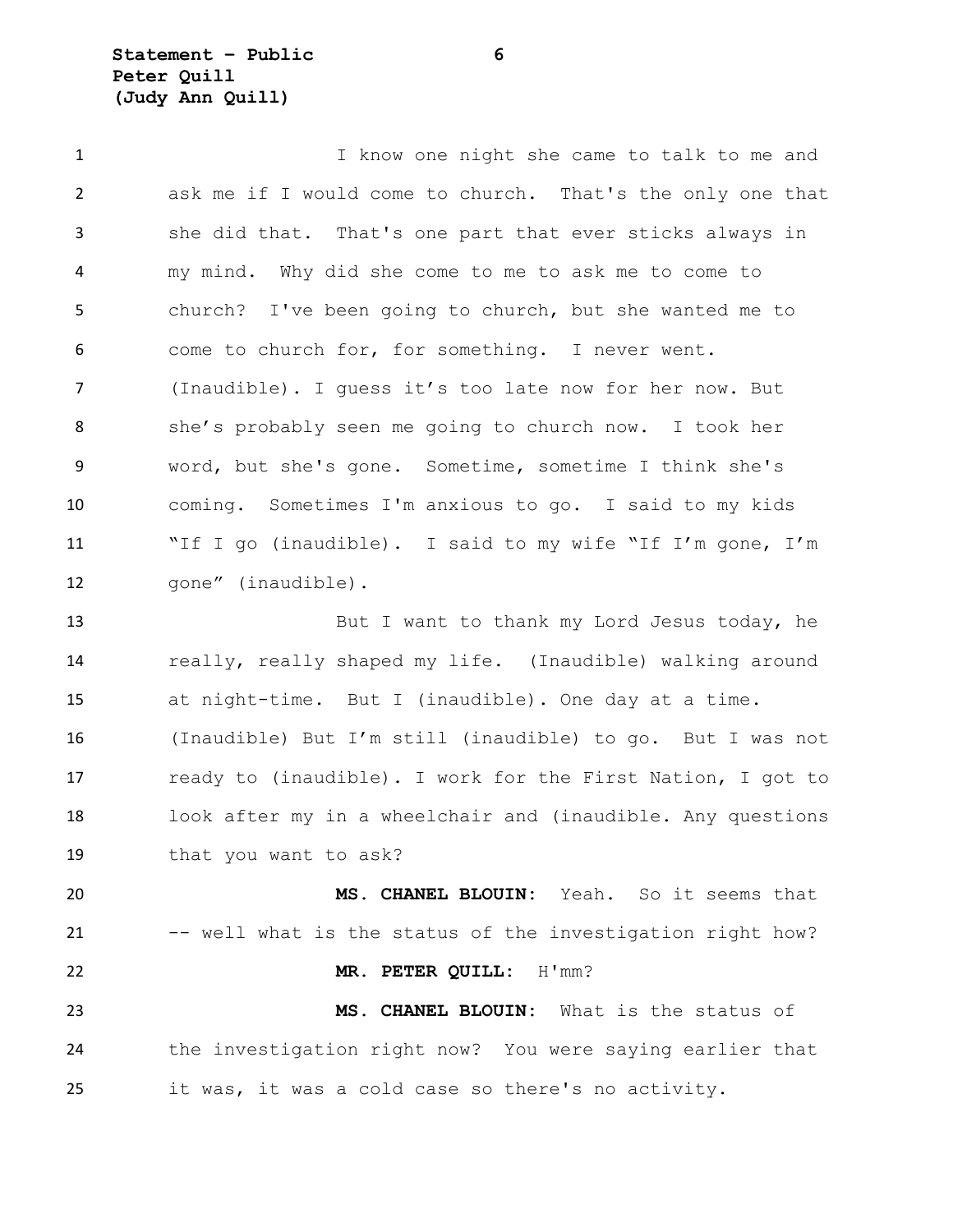**Statement – Public 7 Peter Quill (Judy Ann Quill)**

 **MR. PETER QUILL:** Well -- **MS. CHANEL BLOUIN:** Can you talk a little bit more about the investigation and the lapse and gaps that you, that you saw when it was being conducted? **MR. PETER QUILL:** The status as far as I know -- if there was an ongoing investigation they would be looking around into it but they're not. That means they, 8 they don't want -- they don't investigate. Because otherwise they would coming and ask me did you hear anything. Is that how that works? **MS. CHANEL BLOUIN:** Yeah. **MR. PETER QUILL:** Yeah. And that's, that's not right. You hear many cases where they continue on for 20 years, 30, 50 years until they find the person. **MS. CHANEL BLOUIN:** When was the last time 16 that they contacted you about your daughter's file? **MR. PETER QUILL:** That was the first year I 18 guess, eh? That first year they just basically come and told me that -- they told me that she was too drunk to make it home. You know that's not the, you know that's not the -- why she was -- she's gone. **MS. CHANEL BLOUIN:** Because she had very bad trauma to her head, right? **MR. PETER QUILL:** She was really smashed in her head.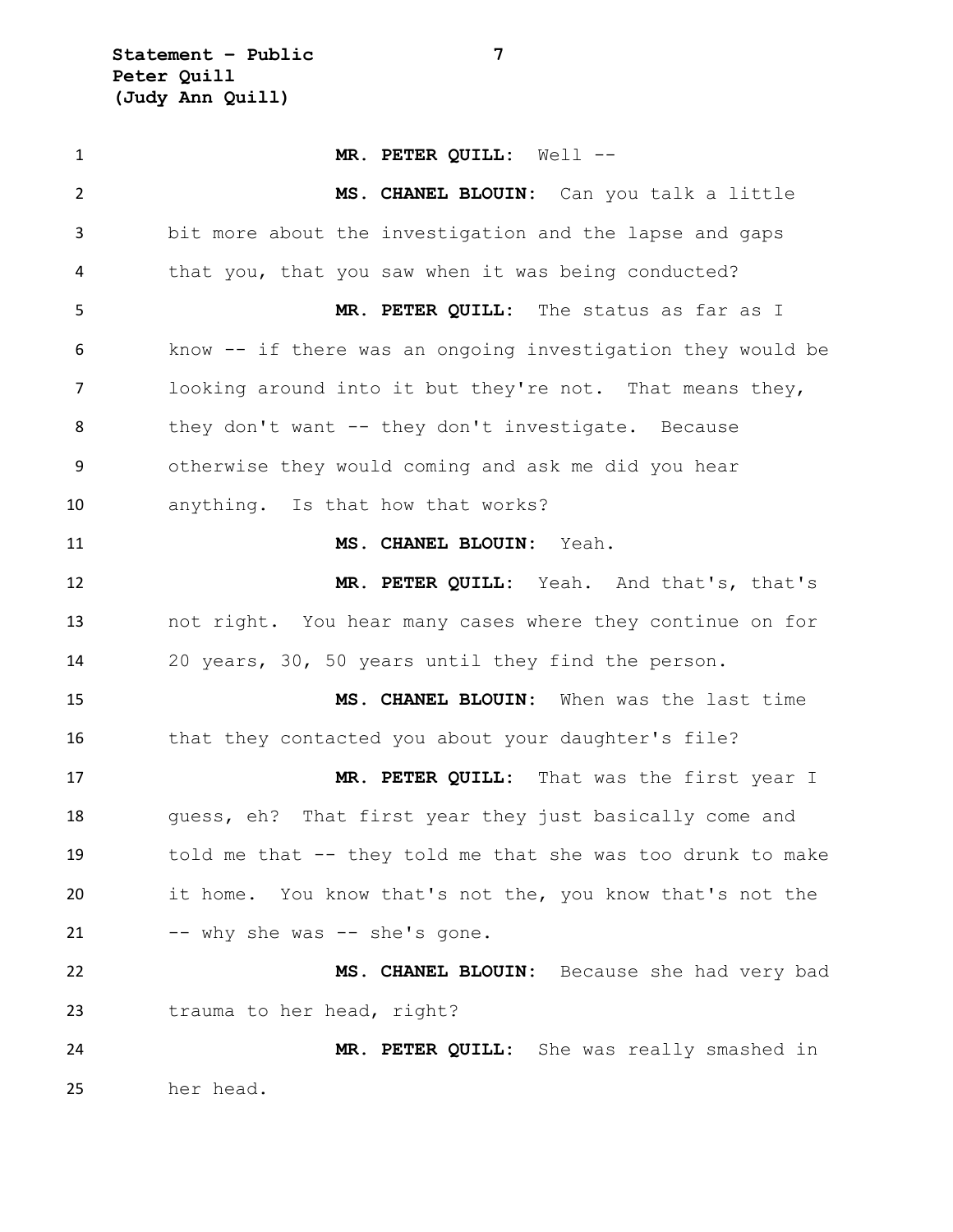**Statement – Public 8 Peter Quill (Judy Ann Quill)**

 **MS. CHANEL BLOUIN:** When the coroner's report was done was -- what was the conclusion of the coroner's report? **MR. PETER QUILL:** The coroner's report? That's something -- whether I miss it, or something I never heard, or it never come to me. But she was hit by a hard blow on her head, that's the only thing that they said. **MS. CHANEL BLOUIN:** When the -- **MR. PETER QUILL:** And when I saw her, her body was all bruised up all the way up here to her arms, eh? All bruised. That's something terrible. Yeah, there was bruises at the bottom of her head. **MS. CHANEL BLOUIN:** When the police, when 14 the police said that she died of -- from having too much alcohol in her system, had they seen the coroner's report or were they just saying that before the coroner's report was complete? 18 MR. PETER QUILL: Maybe that's the thing that they -- what the outstanding or they might have seen it. The way they, the way they said it didn't make it right, it didn't sound right. You know they say she was too drunk to make it home. **MS. CHANEL BLOUIN:** Did you feel that the fact that they were saying that was to dismiss the, the fact that she had been clearly attacked, did you feel like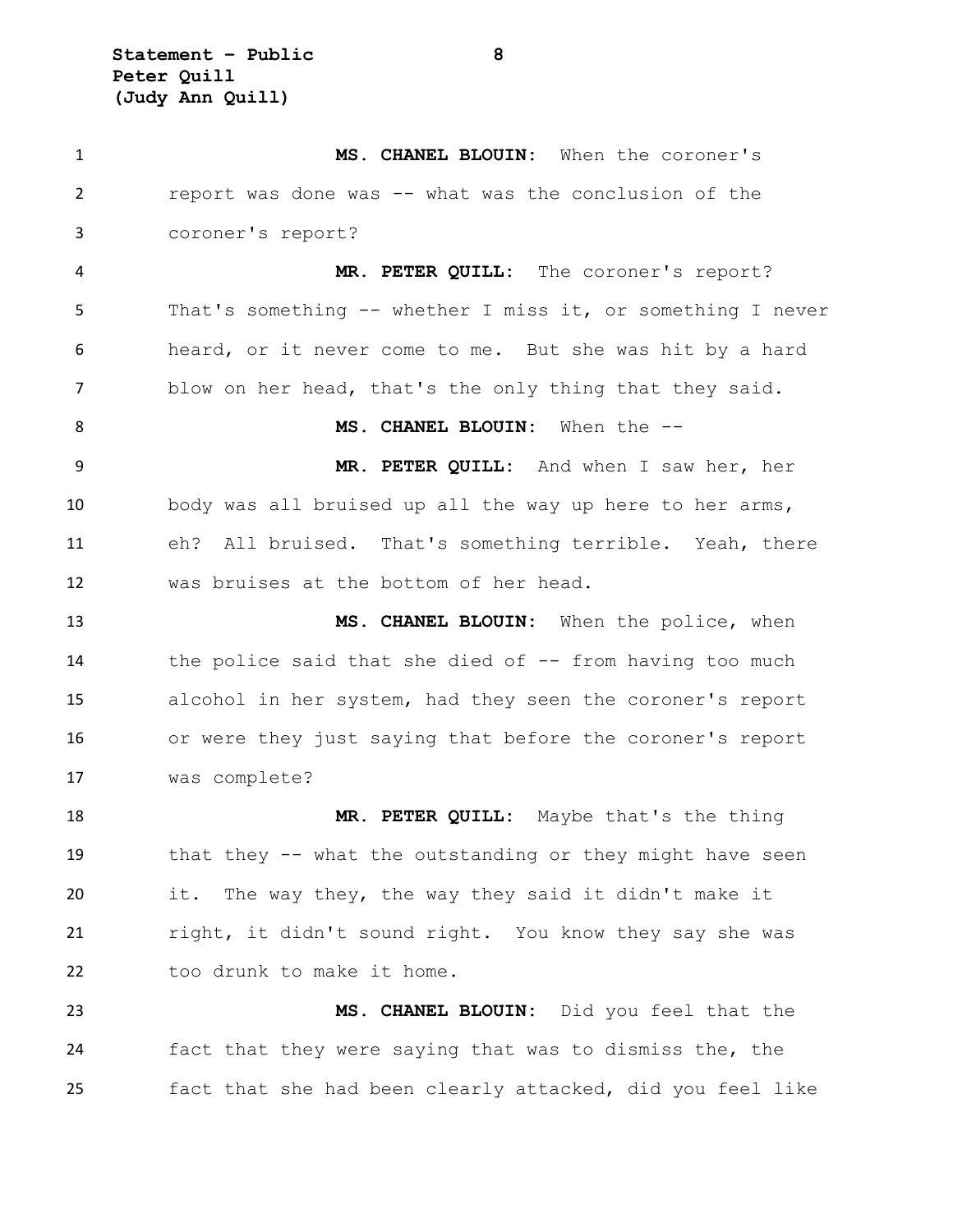**Statement – Public 9 Peter Quill (Judy Ann Quill)**

 it was because they wanted to close the case and not look for a suspect? **MR. PETER QUILL:** Like I said, when they said that she was -- they would have continued investigating if they know that she was attacked. She was attacked, she was beaten. Maybe there's some, some words 7 in there that -- maybe there's a better used term that they can use to explain what happened, instead of saying she was too drunk to make it home. **MS. CHANEL BLOUIN:** Yeah. **MR. PETER QUILL:** She had too much alcohol in her system. **MS. CHANEL BLOUIN:** Did you have any recommendations for the Commissioners that you thought of while -- about either services that could have been in place that could have, that could have helped you at the time of her death, or could have prevented her death, or is there anything that you can think of that could prevent this from happening again? **MR. PETER QUILL:** All those kind of cases where they don't find anything, I guess they have to -- I don't know if they ever had that kind of system on our reserve where they have a reward stipulation on that, you've got to come to the trial and sit and be a witness. That's something that might help people be a witness, with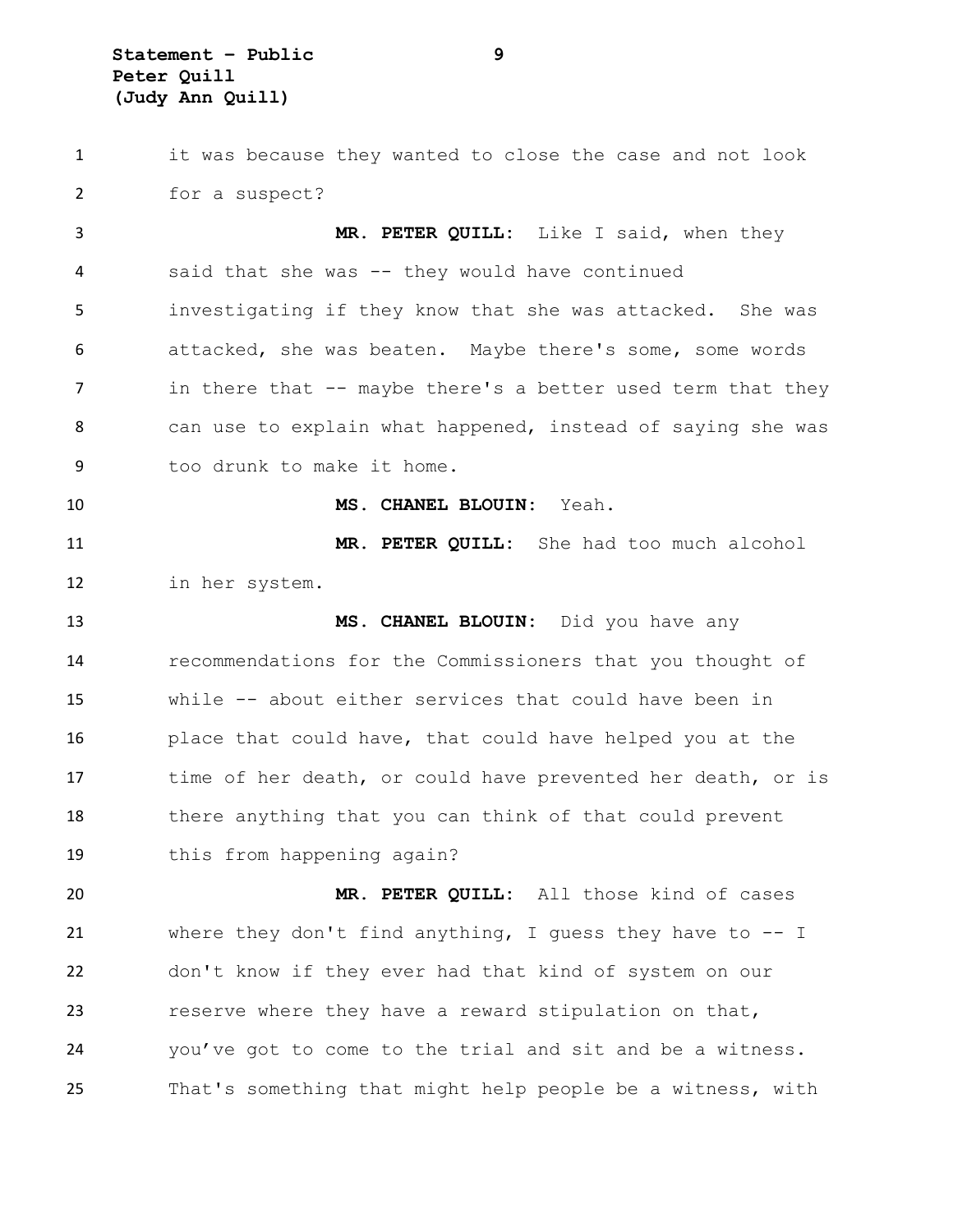**Statement – Public 10 Peter Quill (Judy Ann Quill)**

 the stipulation that you have to come and be a witness and 2 qive evidence. **MS. CHANEL BLOUIN:** Because in Judy's case, 4 in the case of Judy's death there was -- there were witnesses but they didn't want to come forward? **MR. PETER QUILL:** I think I heard (inaudible). My thoughts and my feelings are all the time, you guys were there. Every time I look at the person, you were there. **MS. CHANEL BLOUIN:** Right. **MR. PETER QUILL:** Anybody. Just hiding. Like they're just running away, they're just running. You come to the end someday, no place to run. I look at them, everybody, the whole community, they were there. (Inaudible). If something happened here they find it. There are a lot of things that have come up that no one's saying this particular (inaudible) see if something would happen. It could bring justice for her. Even if it, even if it (inaudible) it doesn't matter. 20 They have to come up and make, make amendments and make it better than before. I believe in the, I believe in the aftermath of this land, that we stand before God. God knows everything. But that person (inaudible) but I couldn't do anything. He informed me that it was going to happen. (Inaudible) I think way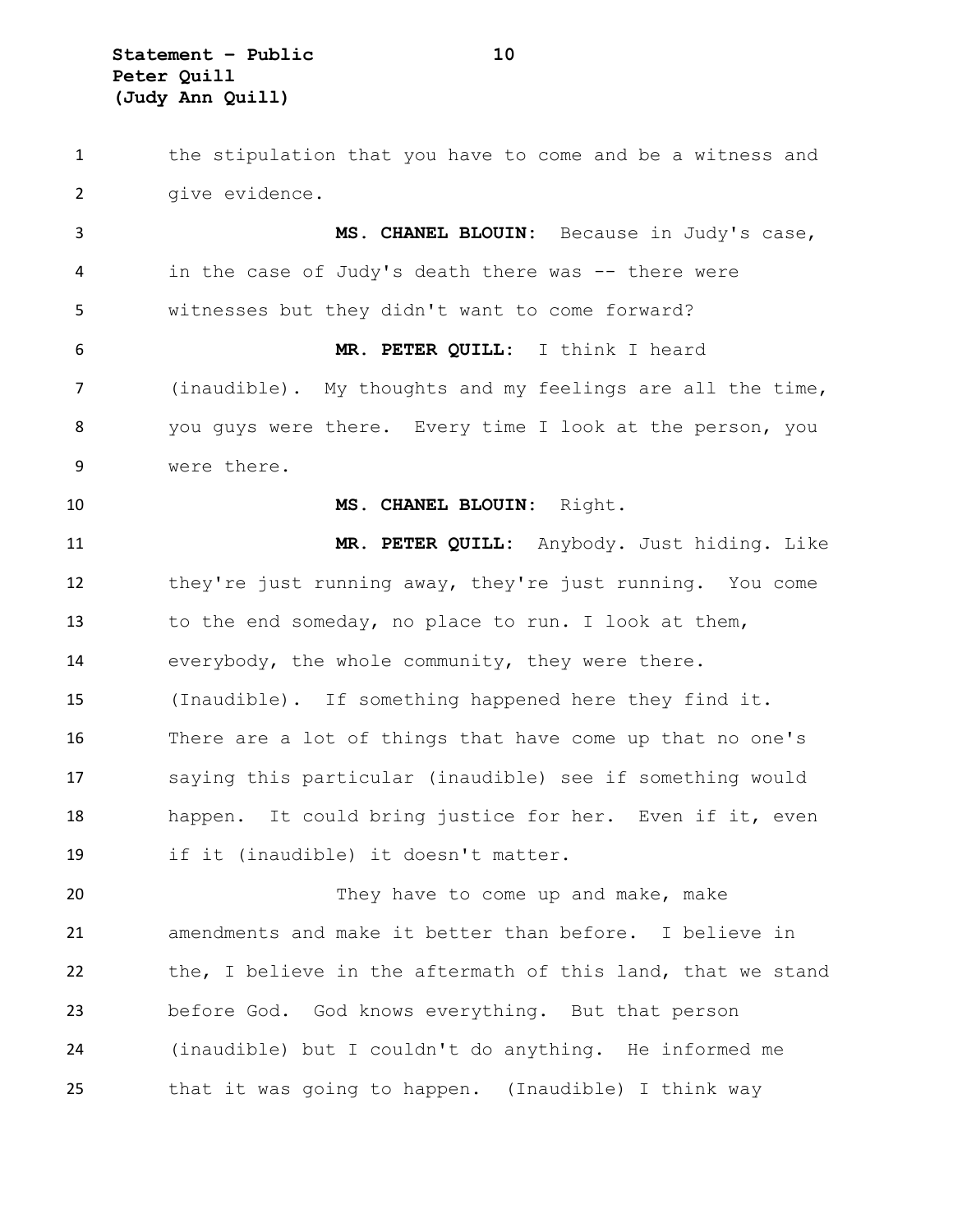**Statement – Public 11 Peter Quill (Judy Ann Quill)**

 before that. That's something -- you don't hear much about this thing that, that the creator (inaudible) about something that's happened. There's where I get mad, it can't happen. (Inaudible). But still I want to see for everyone, for everyone to know what happened. I want that. I want whoever does that to not get away with it, or think they can get away with it. You only get a few hours in 8 jail, and come out and then they do it again. But they'll do it again. If they're not caught they'll do it again. **MS. CHANEL BLOUIN:** So you're hoping for harsher sentences? **MR. PETER QUILL:** Yeah. **MS. CHANEL BLOUIN:** For, for people who have committed these kinds of crimes so that they can't come back in the community and reoffend? **MR. PETER QUILL:** What's that? **MS. CHANEL BLOUIN:** It seems that you're 18 saying that you would like to see harsher sentences for, for the perpetrators of this kind of crime, for murders. **MR. PETER QUILL:** Yeah. **MS. CHANEL BLOUIN:** So that they can't come back into the community and then -- for this to happen again? **MR. PETER QUILL:** Yeah. I want to share this one, my grandson was killed too. He was 19, 17, 18.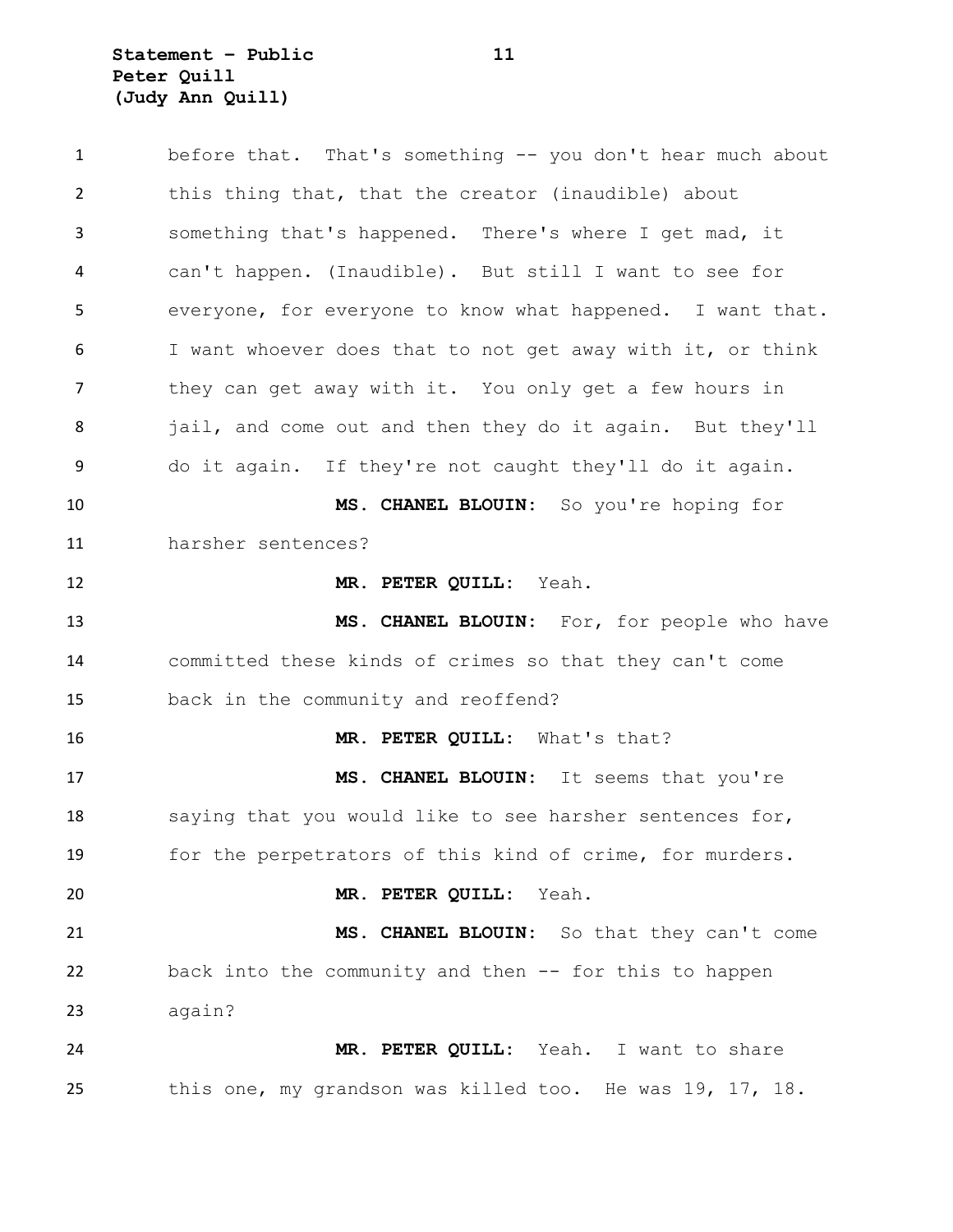## **Statement – Public 12 Peter Quill (Judy Ann Quill)**

 And they got a pardon. They only done three years in jail. They come back (inaudible). How can we live with that? (Inaudible). Spiritually speaking I guess that's what I wish. I wish (inaudible). That's why there's no reason why. They have a chance to possibly find out what happen. They covered up all this thing that happened. (Inaudible) they will not help us. (Inaudible). They don't pursue better education. They're stuck. (Inaudible). People are fighting and all kinds of stuff going on. (Inaudible). **MS. CHANEL BLOUIN:** And how have you and your -- how have you and your wife and family taken care of your spirit in the aftermath of losing Judy? 13 MR. PETER QUILL: How do I know the family? **MS. CHANEL BLOUIN:** How have you and your family, and your wife and your children, how have you taken care of your spirit in the aftermath of losing Judy? **MR. PETER QUILL:** This is something that is not even -- there's no -- I guess I can say that I guess, eh? We have many educated people, even educated in social services, to look out for each other. But they don't, they don't use them. They don't use many of the things that they should to look out for each other. The social, the mental health, the mental part of it. Hardly a person would ever come, they never come. Nobody ever came to visit me.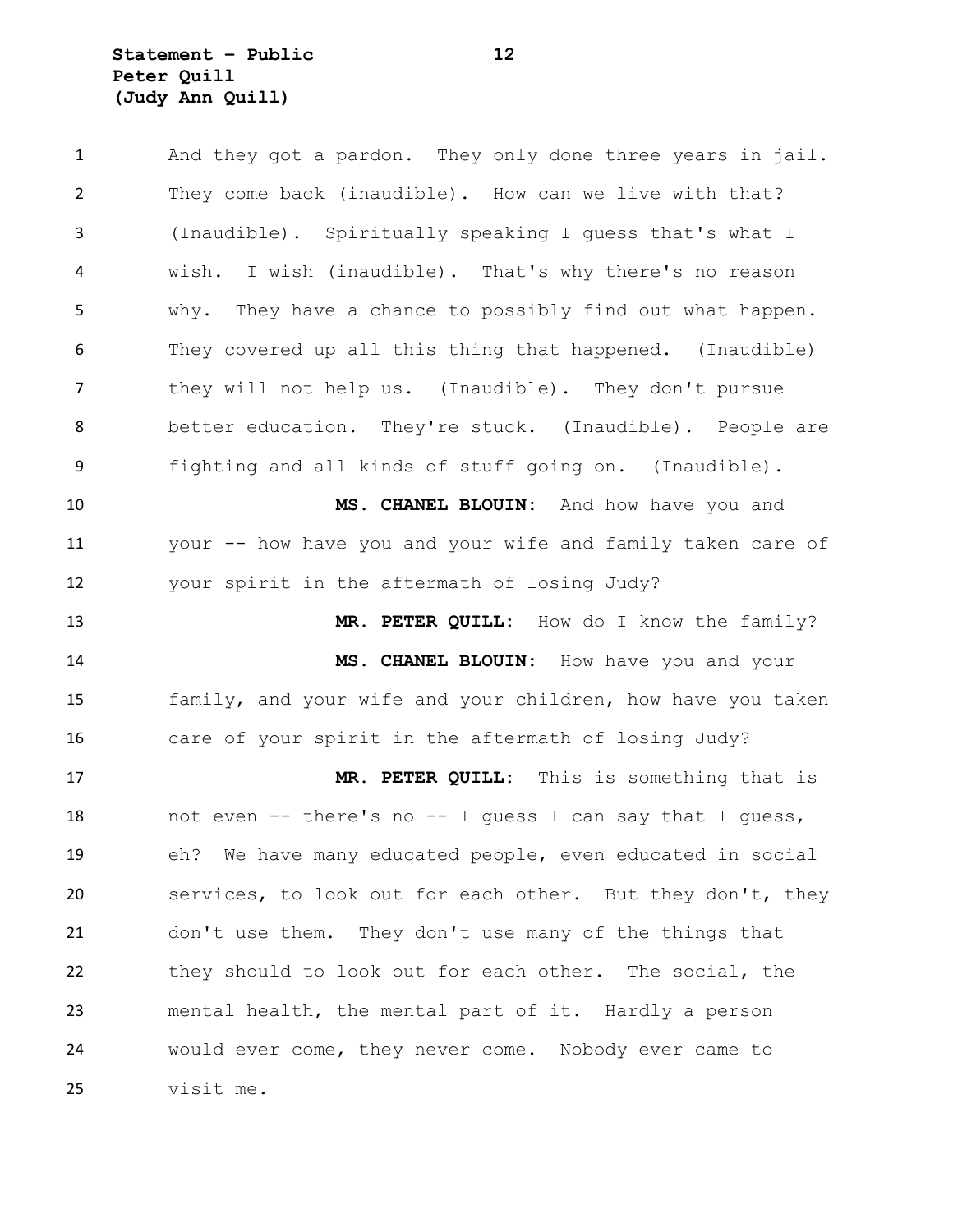**Statement – Public 13 Peter Quill (Judy Ann Quill)**

1 1 If you're drunk, drinking whiskey because I was drinking, they want to share with me. (Inaudible) sometimes sharing, sharing the -- sharing what happened, sharing, the grief. People are busy. (Inaudible). In our tradition -- as far as I can remember in the 1950s, people were still -- had that kind of a sharing, they would share their grief with their relatives, with their family. It's not there anymore. That's probably why I'm negative, negatively strong, I'm not positive. You know what I mean? My thoughts are negative not positive, huh? (Inaudible). If I were asked if I believe in the police I would say no. (Inaudible) by myself and do all these projects. If you need me, I'll do it by myself. That's what I've been doing most of my life, by myself. Because somebody come outside to work with me and it's (inaudible). I don't know why that is, but maybe that's what happened. (Inaudible). 17 17 I want to be on the good side of the people

 as I can. But for some reason because of them I can't finish with this business of not knowing what happened. I may be (inaudible) but it's gone. Just the words, not the action. I avoid, I avoid walking because I don't want to be bothered. I've got a family (inaudible). I grew up in (inaudible) side by side, but this ain't happening. Turn 24 that thing over (inaudible).

**MS. CHANEL BLOUIN:** Do you feel that it's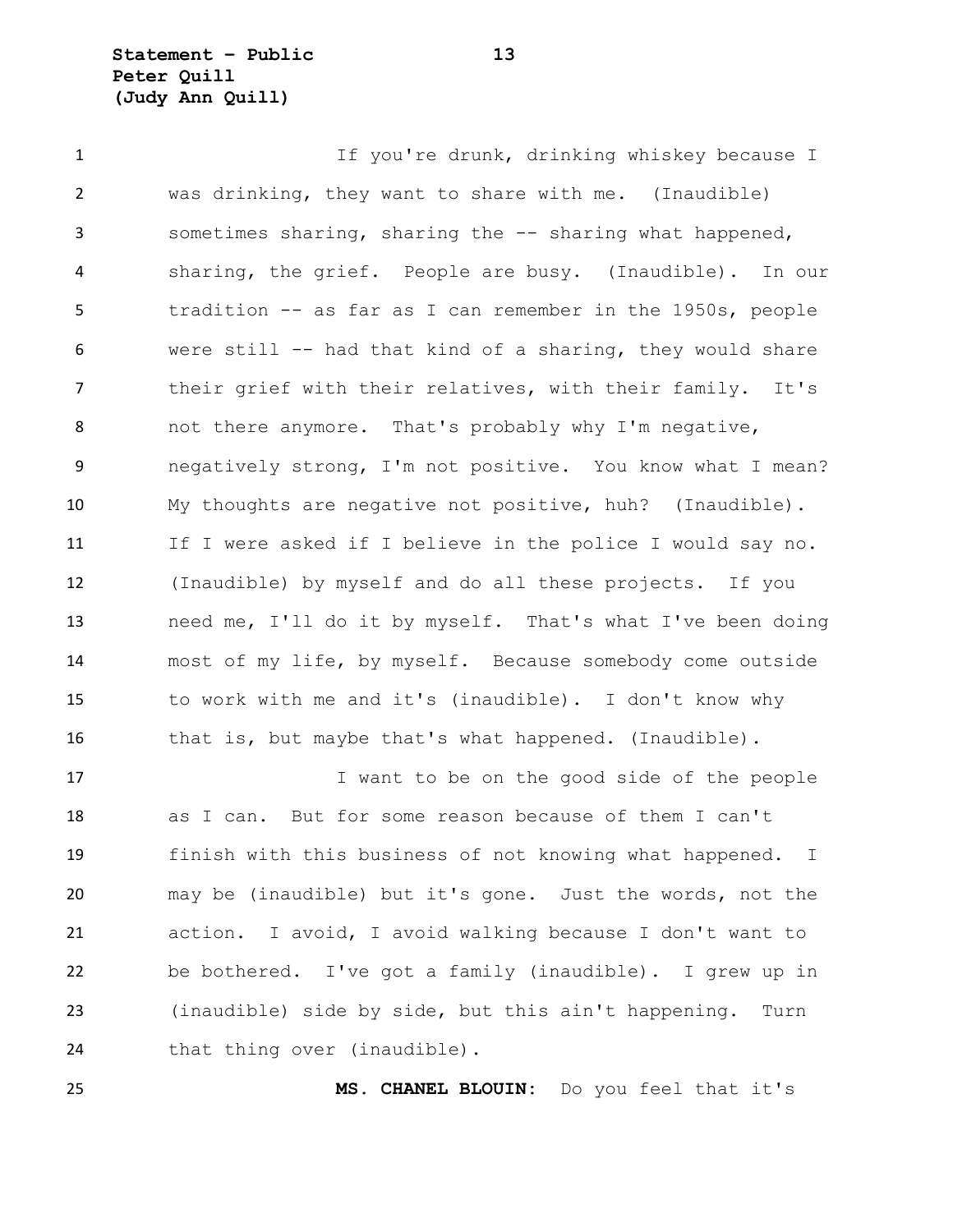**Statement – Public 14 Peter Quill (Judy Ann Quill)**

 difficult to live in your community because they didn't offer you the support that you needed --- **MR. PETER QUILL:** Yeah. **MS. CHANEL BLOUIN:** --- at this time? **MR. PETER QUILL:** Until I know what happened. (Inaudible) grandchildren yeah. She had two grandchildren before she died. I mean they were born after 8 she died, those grandchildren. I wonder (inaudible). **MS. CHANEL BLOUIN:** M'hmm. **MR. PETER QUILL:** [*Private information – two sentences redacted*]. **MS. CHANEL BLOUIN:** How many children did Judy have? **MR. PETER QUILL:** Two. That one, the boy, 15 he's in real bad shape too. He never felt -- he was in and out of jail because of that. He got really messed up. (Inaudible) to learn that his mom was killed. I don't know about the daughter (inaudible), she wander around. Maybe she knows something. She doesn't want to (inaudible), maybe she's afraid of something, that she gets beaten for what she knows. [*Private information – two sentences redacted*]. **MS. CHANEL BLOUIN:** [*Private information – one sentence redacted*]? **MR. PETER QUILL:** H'mm?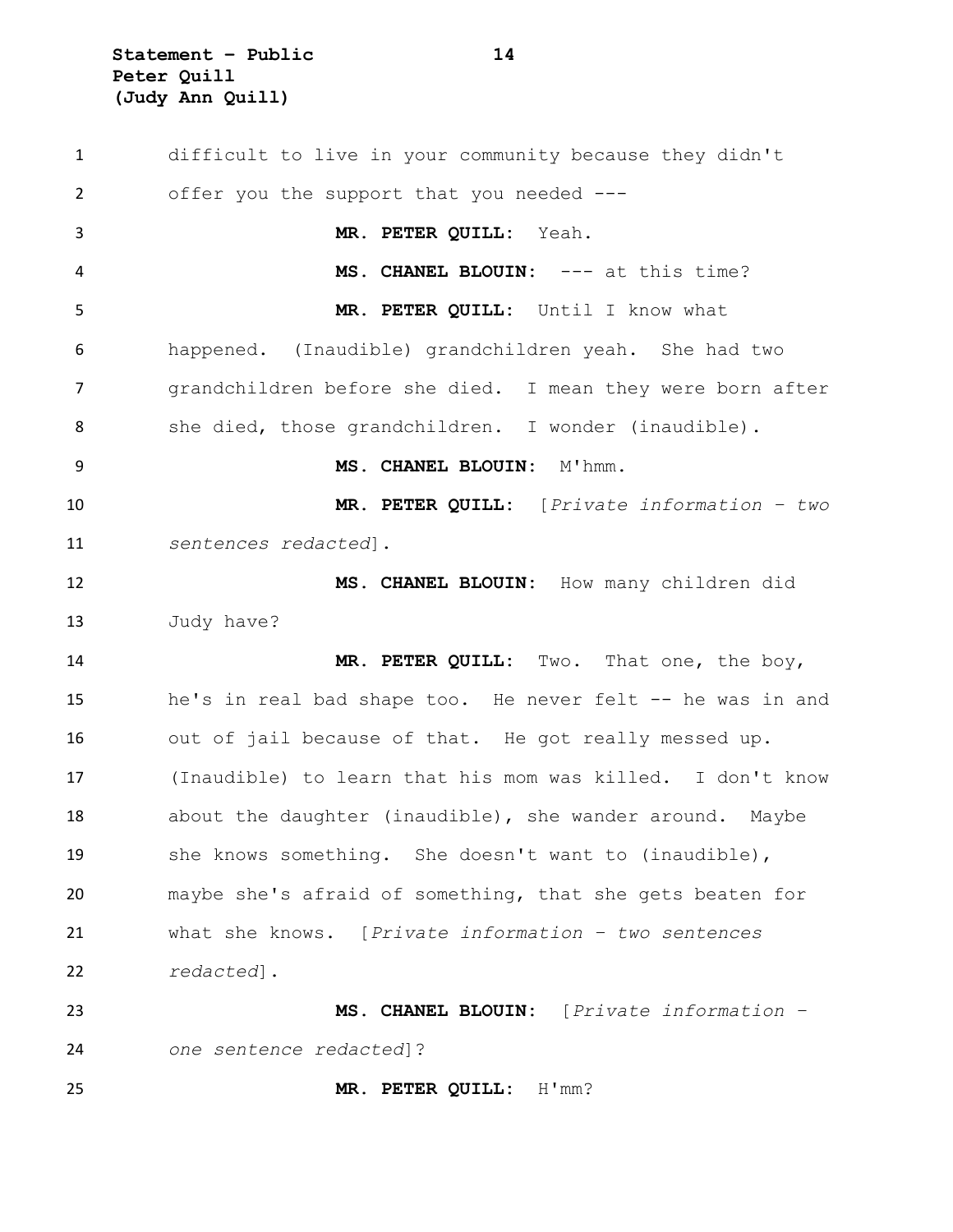**Statement – Public 15 Peter Quill (Judy Ann Quill)**

 **MS. CHANEL: BLOUIN:** [*Private information – one sentence redacted*]? **MR. PETER QUILL:** The daughter of Judy, yeah. [*Private information – two sentences redacted*]. She doesn't want to live with us (inaudible) because I'm trying to straighten her out at the same time, she doesn't like that, eh? (Inaudible) but he's got an angry spirit, angry man inside. I guess, you know, they want to know too. (Inaudible) you know this kind of life, barely surviving. My health is bad because something is (inaudible). They told me I was a walking dead man, my memory is gone. Six month after I quit they call me up again and tell me everything looks good. They were trying to put me on medicine, I said no, I won't take it. You know because one thing (inaudible). My brain is coming back. I have a hard time -- I have a hard time remembering everybody. I have a hard time remembering the names, I have a hard time remembering where I put my stuff. (Inaudible). Basically that's what happened, shot, the bag was shot. **MS. CHANEL BLOUIN:** M'hmm. **MR. PETER QUILL:** (Inaudible) because I know I was just walking for a short distance. (Inaudible). Like I said, I wasn't using anything, but my memory is just -- but I had a dream. (Inaudible). A girl was born in my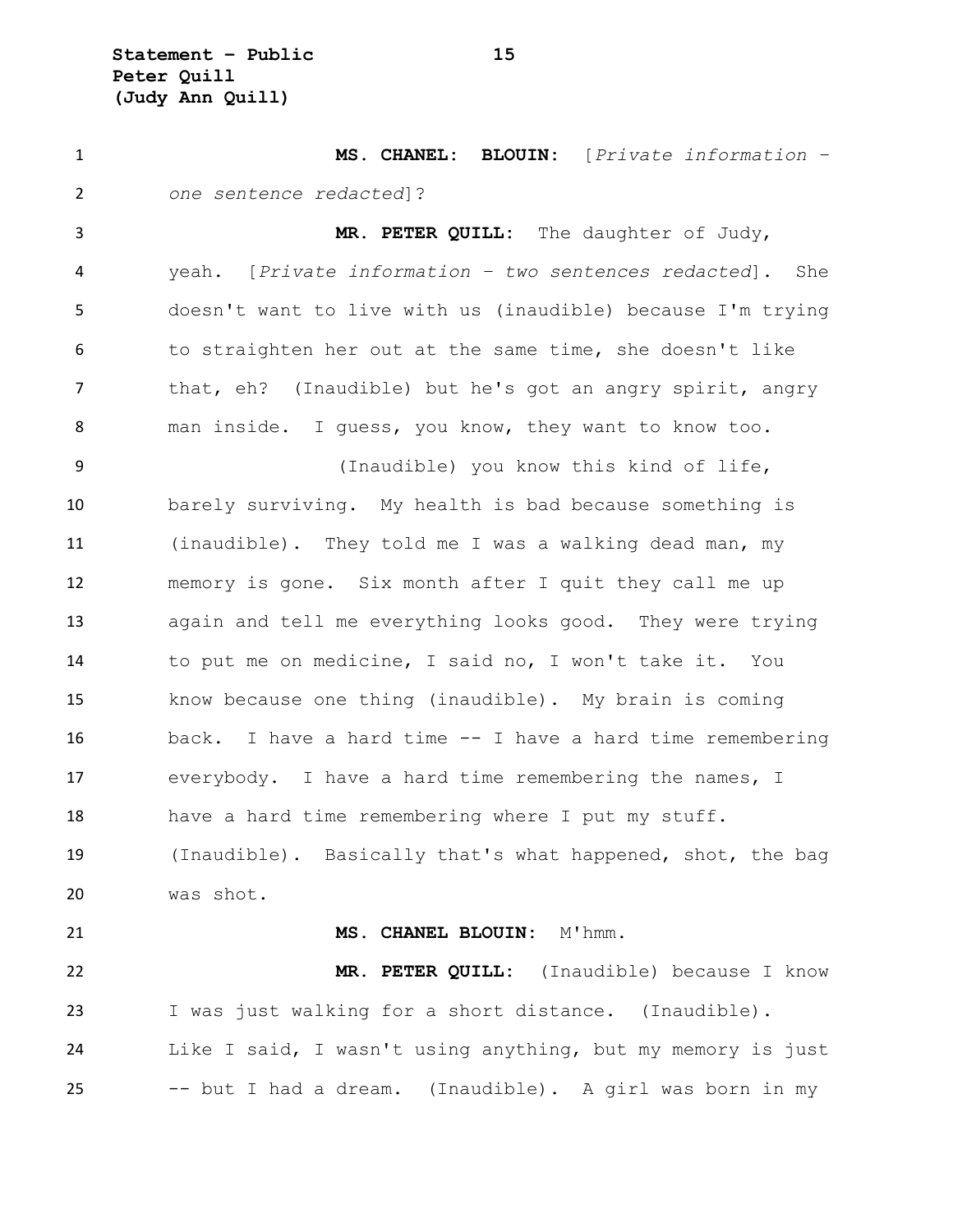**Statement – Public 16 Peter Quill (Judy Ann Quill)**

 family and she was there with me. I was going to see her, it was Christmastime. She asked me to come and see her in a dream. There she is. Then we left and she was gone. And this baby was born in the morning, there she was. **MS. CHANEL BLOUIN:** And that's your, your granddaughter? **MR. PETER QUILL:** H'mm? 8 MS. CHANEL BLOUIN: That's your granddaughter? **MR. PETER QUILL:** Yeah. **MS. CHANEL BLOUIN:** From a different daughter? **MR. PETER QUILL:** Yeah. That's all I can -- that's all like (inaudible) Canada. The point where I'm giving up on that basically. My dreams are -- I don't know. If they can't find nothing I guess I have to wait for my Creator, see what he can do. He's the best one to 18 rely on. If anything that they have so I can get out of this misery, miserable life that I went through because of the lack of investigation. Causing the whole family (inaudible). My sons, even my sons are (inaudible). **MS. CHANEL BLOUIN:** Is there anything that you want to add? **MR. PETER QUILL:** H'mm? **MS. CHANEL BLOUIN:** Is there anything that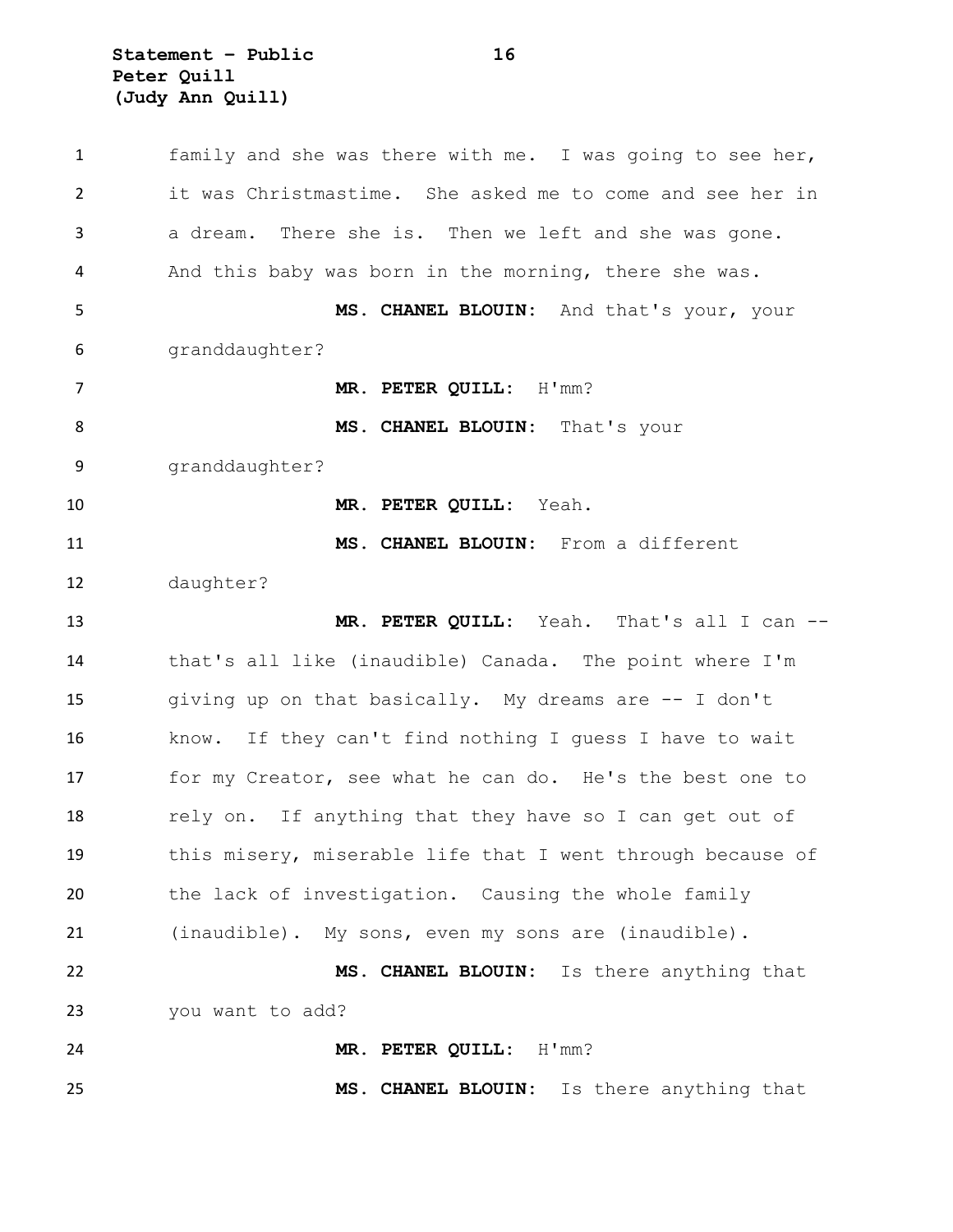**Statement – Public 17 Peter Quill (Judy Ann Quill)**

you wanted to add?

 **MR. PETER QUILL:** I'm here, I'm here because I wanted to (inaudible). My feelings are something that (inaudible) when you have an unsolved murder. I hear some of these stories that they (inaudible). They are very troubling to me. (Inaudible) won't bring her back now. I said to her that (inaudible). Make it right. 8 MS. CHANEL BLOUIN: What would you want, what would you want people to remember about Judy? **MR. PETER QUILL:** As far as -- she was kind of a shy girl, but she wanted, she wanted to do better things. You know she decorated well, she create things in the house. She put up pictures on the wall. If there's cleaning to do and the windows are filth, being dirty, she would do it. If she wants, if she wants something from her mother she will ask her for whatever, or she would come ask me. She would come search to me and ask me.

18 Because the one I have, Shirley, she will come over, and I have an iPod, a little one. So I have to buy her. She wasn't like that. She was (inaudible). She was better than the rest of them, working hard. She wanted to get an education. She wanted to get educated, that's what she wanted to do.

 **MS. CHANEL BLOUIN:** What did she want to do for work, what were her aspirations for work, what did she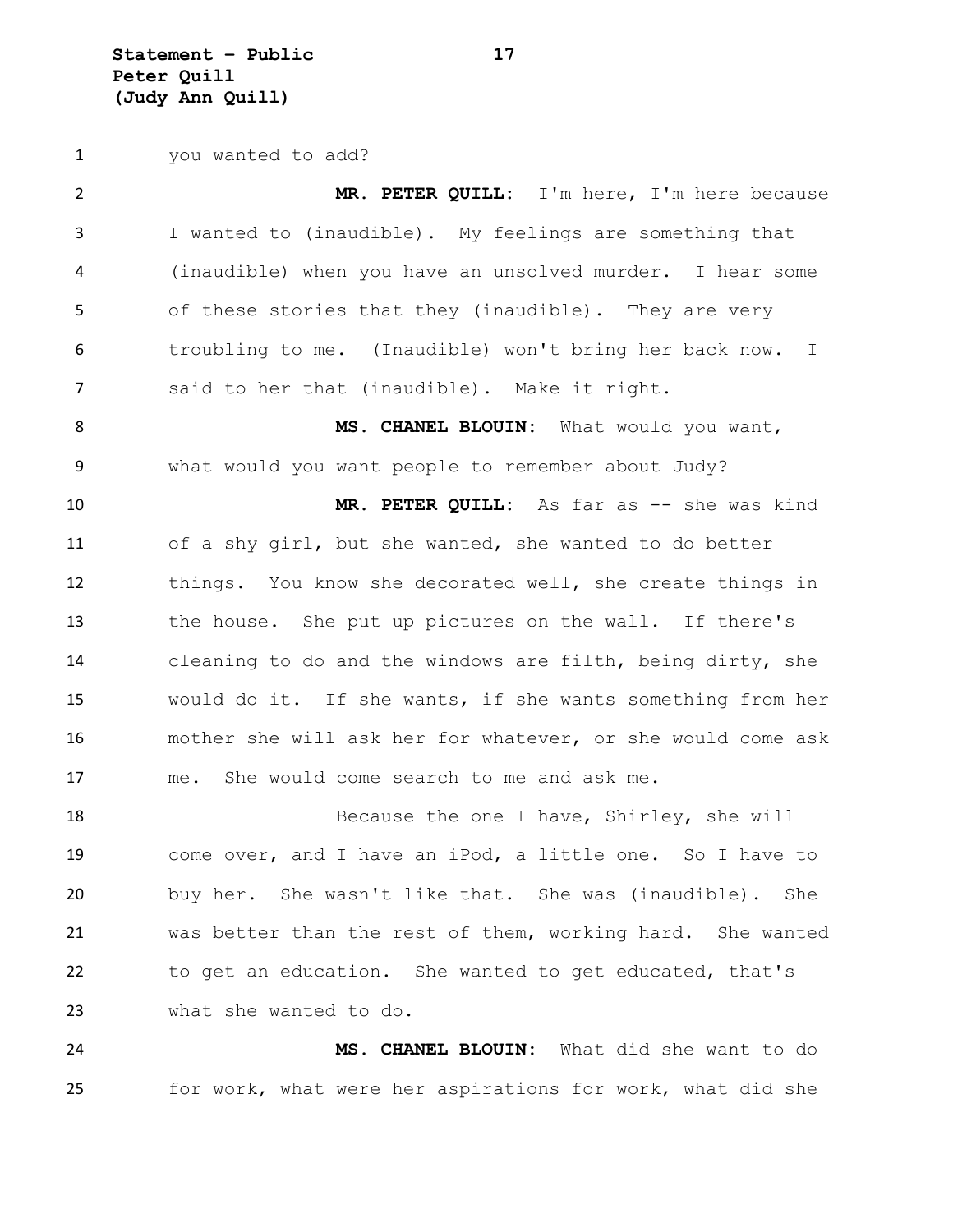**Statement – Public 18 Peter Quill (Judy Ann Quill)**

want to do with her education?

 **MR. PETER QUILL:** She wanted to get training, onsite training all the time. She was pursuing that kind of training. She loved cooking, eh? So she applied for cooking jobs in the restaurant, you know? Bush work, bush work that's going on in the firefighting. She wanted to (inaudible). I don't know if she ever went -- I think she went to part of the Residential School system too, for awhile. One year probably. But she never received her (inaudible). Some of her pictures were burned in my house. I had a fire in my house this summer, eh? (Inaudible) my wife hardly got up, she was wheelchair. And the three kids in the house. (Inaudible) almost every day, every two days she come. And when she comes I know she was

 coming for something. Sometimes she run out of food and she was packing food from the fridge (inaudible) prepare herself, lots of cleaning. The last time I saw her she didn't take nothing. I think somebody called her on the phone.

 **MS. CHANEL BLOUIN:** Do you know who called her on the phone?

**MR. PETER QUILL:** H'mm?

 **MS. CHANEL BLOUIN:** Do you know who called her on the phone when she left?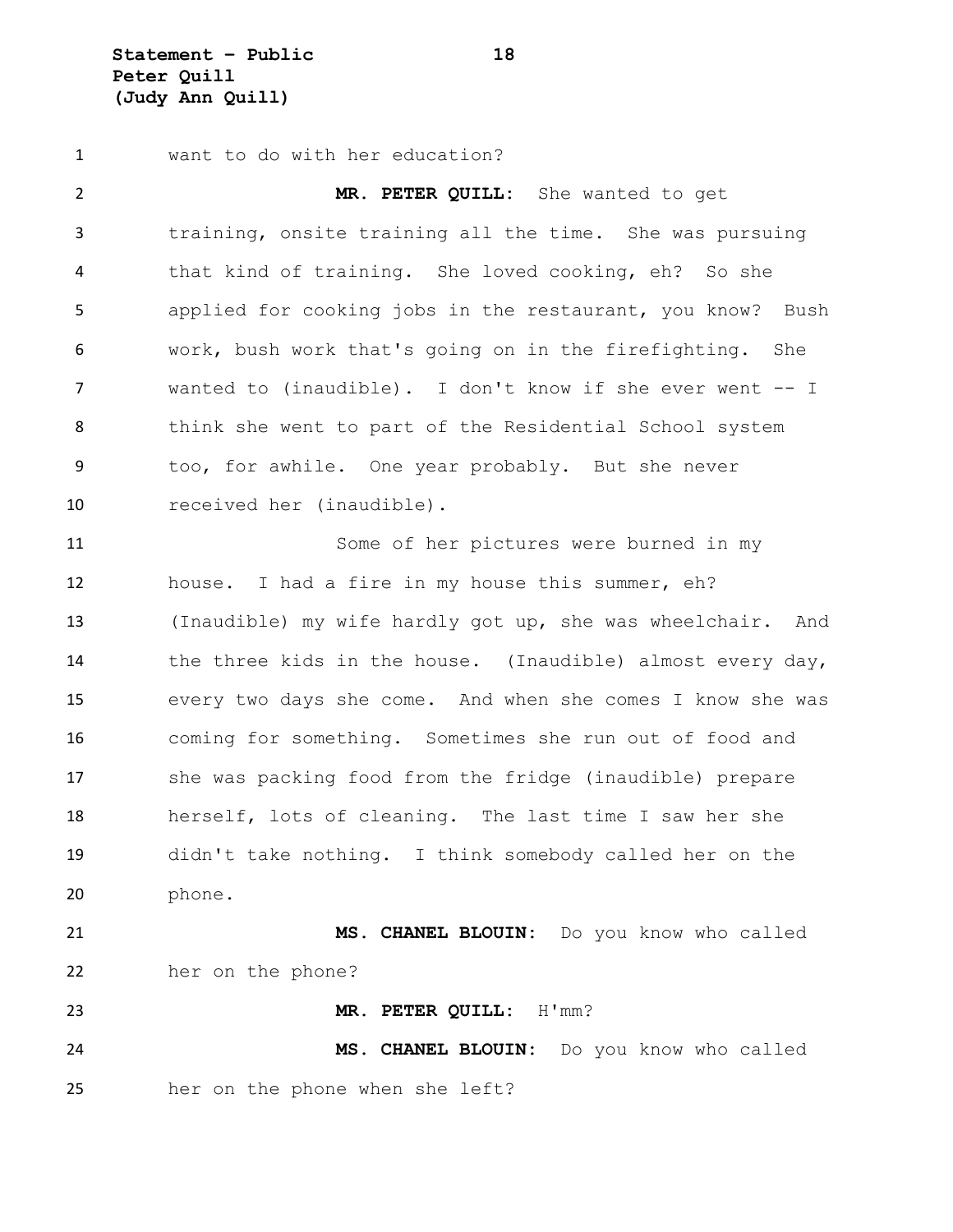**Statement – Public 19 Peter Quill (Judy Ann Quill)**

| $\mathbf{1}$   | MR. PETER QUILL: That's something I don't                  |
|----------------|------------------------------------------------------------|
| $\overline{2}$ | know.                                                      |
| 3              | MS. CHANEL BLOUIN: Was her phone -- they                   |
| 4              | called at home?                                            |
| 5              | MR. PETER QUILL: That house was burned down                |
| 6              | too, hers. They give me a new house or rent a house anyway |
| 7              | when my house burned. Yeah, my wife is in so much trauma.  |
| 8              | (Inaudible) in a wheelchair trying to get out, she was     |
| 9              | terrified.                                                 |
|                |                                                            |
| 10             | MS. CHANEL BLOUIN: M'hmm.                                  |
| 11             | MR. PETER QUILL: (Inaudible) to get                        |
| 12             | something, you know. Get over with peace and the           |
| 13             | investigation should be corrected. Bring justice to the    |
| 14             | people that need justice. (Inaudible) something to say to  |
| 15             | you people and has a name. His name is Jesus and he's      |
| 16             | still looking after me. Thank you.                         |